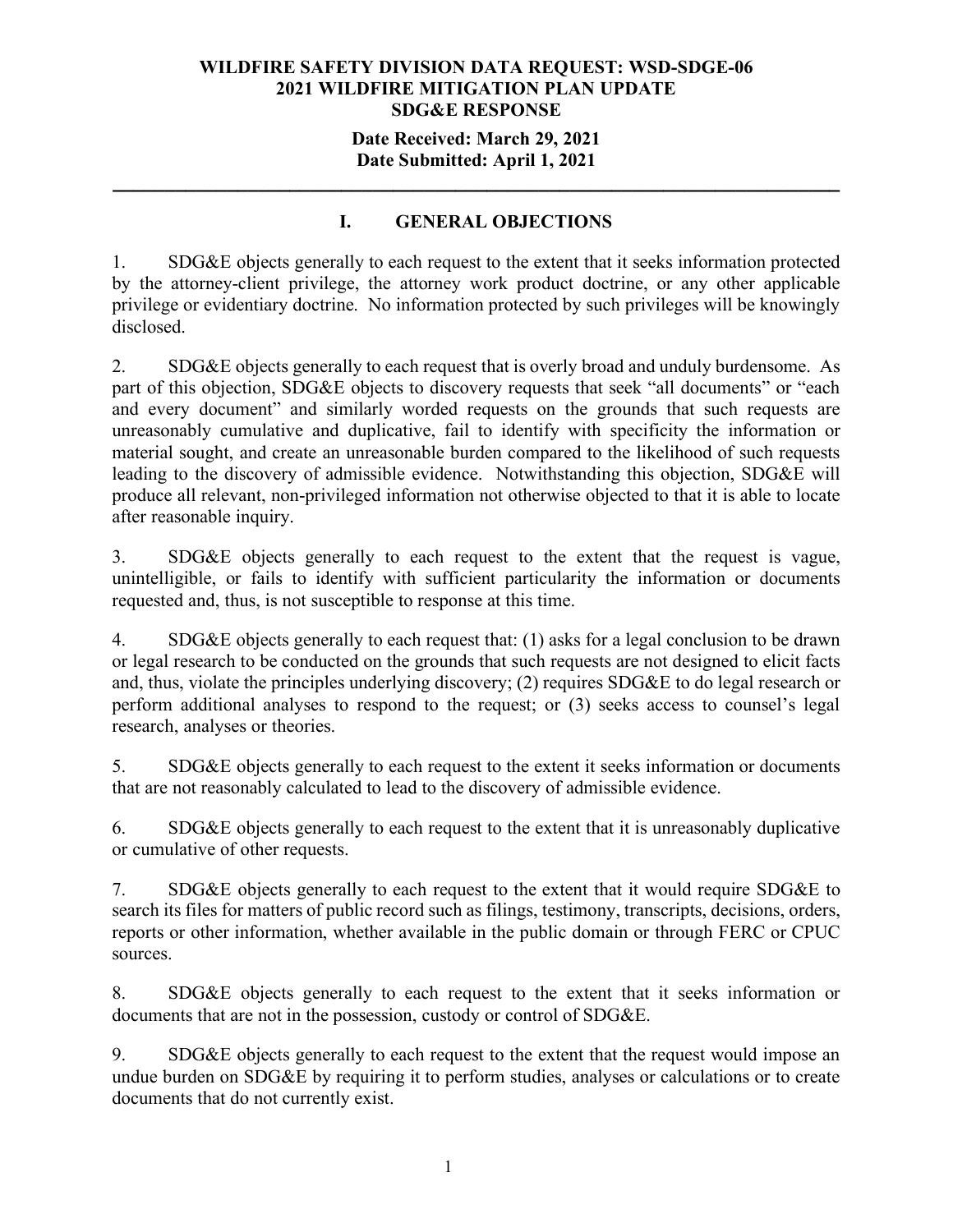### **Date Received: March 29, 2021 Date Submitted: April 1, 2021**

**\_\_\_\_\_\_\_\_\_\_\_\_\_\_\_\_\_\_\_\_\_\_\_\_\_\_\_\_\_\_\_\_\_\_\_\_\_\_\_\_\_\_\_\_\_\_\_\_\_\_\_\_\_\_\_\_\_\_\_\_\_\_\_\_\_\_\_\_\_\_**

10. SDG&E objects generally to each request that calls for information that contains trade secrets, is privileged or otherwise entitled to confidential protection by reference to statutory protection. SDG&E objects to providing such information absent an appropriate protective order.

### **II. EXPRESS RESERVATIONS**

1. No response, objection, limitation or lack thereof, set forth in these responses and objections shall be deemed an admission or representation by SDG&E as to the existence or nonexistence of the requested information or that any such information is relevant or admissible.

2. SDG&E reserves the right to modify or supplement its responses and objections to each request, and the provision of any information pursuant to any request is not a waiver of that right.

3. SDG&E reserves the right to rely, at any time, upon subsequently discovered information.

4. These responses are made solely for the purpose of this proceeding and for no other purpose.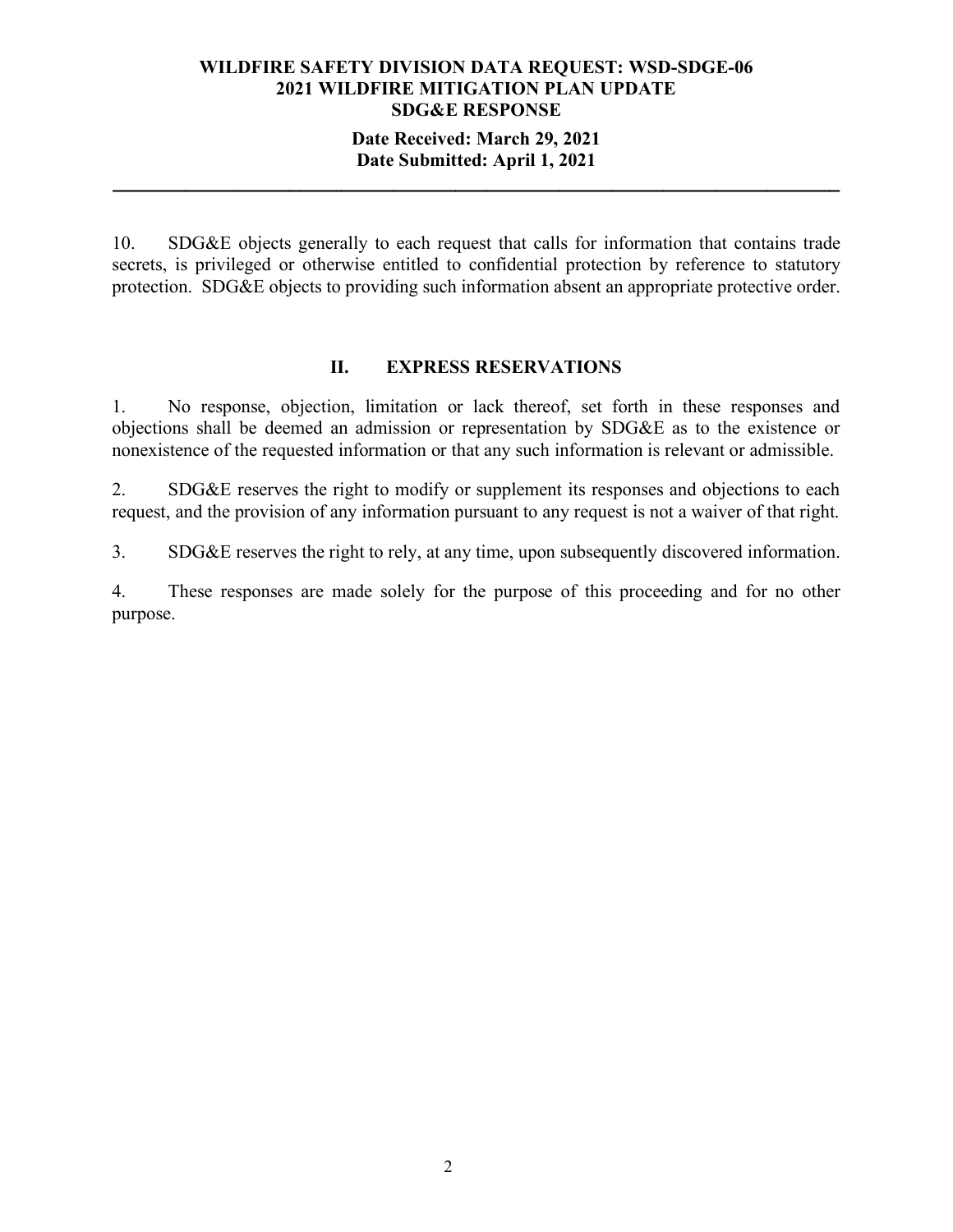### **Date Received: March 29, 2021 Date Submitted: April 1, 2021**

**\_\_\_\_\_\_\_\_\_\_\_\_\_\_\_\_\_\_\_\_\_\_\_\_\_\_\_\_\_\_\_\_\_\_\_\_\_\_\_\_\_\_\_\_\_\_\_\_\_\_\_\_\_\_\_\_\_\_\_\_\_\_\_\_\_\_\_\_\_\_**

# **III. RESPONSES**

*Resubmitting this question not answered in the written response received March 17 (WSD-SDGE-03 Q2[d])*

### **QUESTION 1:**

How many inflight projects (by circuit mile) did not have redesign costs, and were those shifted to either covered conductor or strategic undergrounding projects?

### **OBJECTION:**

SDG&E objects to this request on the grounds set forth in General Objection Nos. 6 and 9. Subject to the foregoing objections, SDG&E responds as follows.

### **RESPONSE 1:**

Redesigning inflight projects inherently results in redesign costs. In 2020, SDG&E reevaluated current bare conductor projects and began the redesign of 2 miles for 2020, 23 miles for 2021, and 17 miles for 2022. Those redesigns had costs associated with them. At present, no further redesigns of bare conductor projects are expected in our 2021 and 2022 workplans and as such no costs for redesigns are anticipated for those years.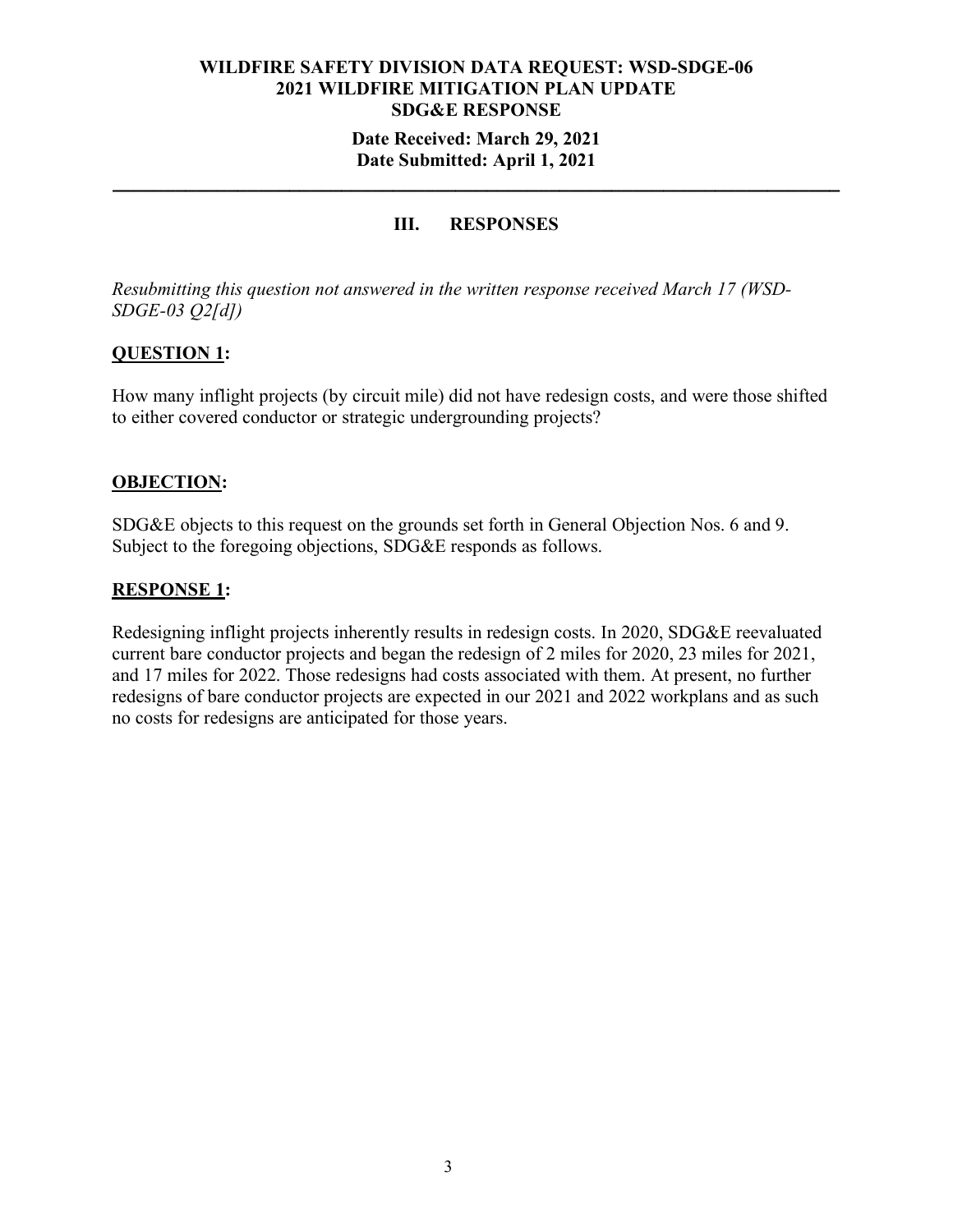### **Date Received: March 29, 2021 Date Submitted: April 1, 2021**

**\_\_\_\_\_\_\_\_\_\_\_\_\_\_\_\_\_\_\_\_\_\_\_\_\_\_\_\_\_\_\_\_\_\_\_\_\_\_\_\_\_\_\_\_\_\_\_\_\_\_\_\_\_\_\_\_\_\_\_\_\_\_\_\_\_\_\_\_\_\_**

# **QUESTION 2:**

SDG&E states in response to WSD-SDGE-03 Q12(b) that "[t]he first version of WiNGS model only uses the financial consequence from Technosylva." Please clarify:

- 2(a). Why does SDG&E only use financial consequence from the Technosylva model?
- 2(b). What other outputs are available for SDG&E to use from the Technosylva model?
- 2(c). When does SDG&E intend to implement additional consequence from Technosylva within the WiNGS model? Which consequences does this include?
- 2(d). How does SDG&E account for other consequences of wildfires besides the financial consequences (e.g., property, life, environmental, etc.) in its risk quantification framework?
- $2(e)$ . How does SDG&E use the other consequences described in  $Q2(d)$  (above) in its decision making?
- 2(f). How are the other consequences described in Q2(d) reflected within the WiNGS model?

# **OBJECTION:**

SDG&E objects to this request on the grounds set forth in General Objection Nos. 6 and 9. Subject to the foregoing objections, SDG&E responds as follows.

# **RESPONSE 2:**

2(a) The original Technosylva WRRM model only outputted financial consequences. As described further in 2(c), updates to the model that will be undertaken this year will provide more attributes in the consequence analysis.

2(b) As described in 2(a), the original Technosylva WRRM model only provided financial consequence outputs.

2(c) SDG&E is working with Technosylva this year to update the model to provide additional consequence data points; these will likely include acres burned, population at risk, structures at risk among other variables that will be further discussed as the project evolves.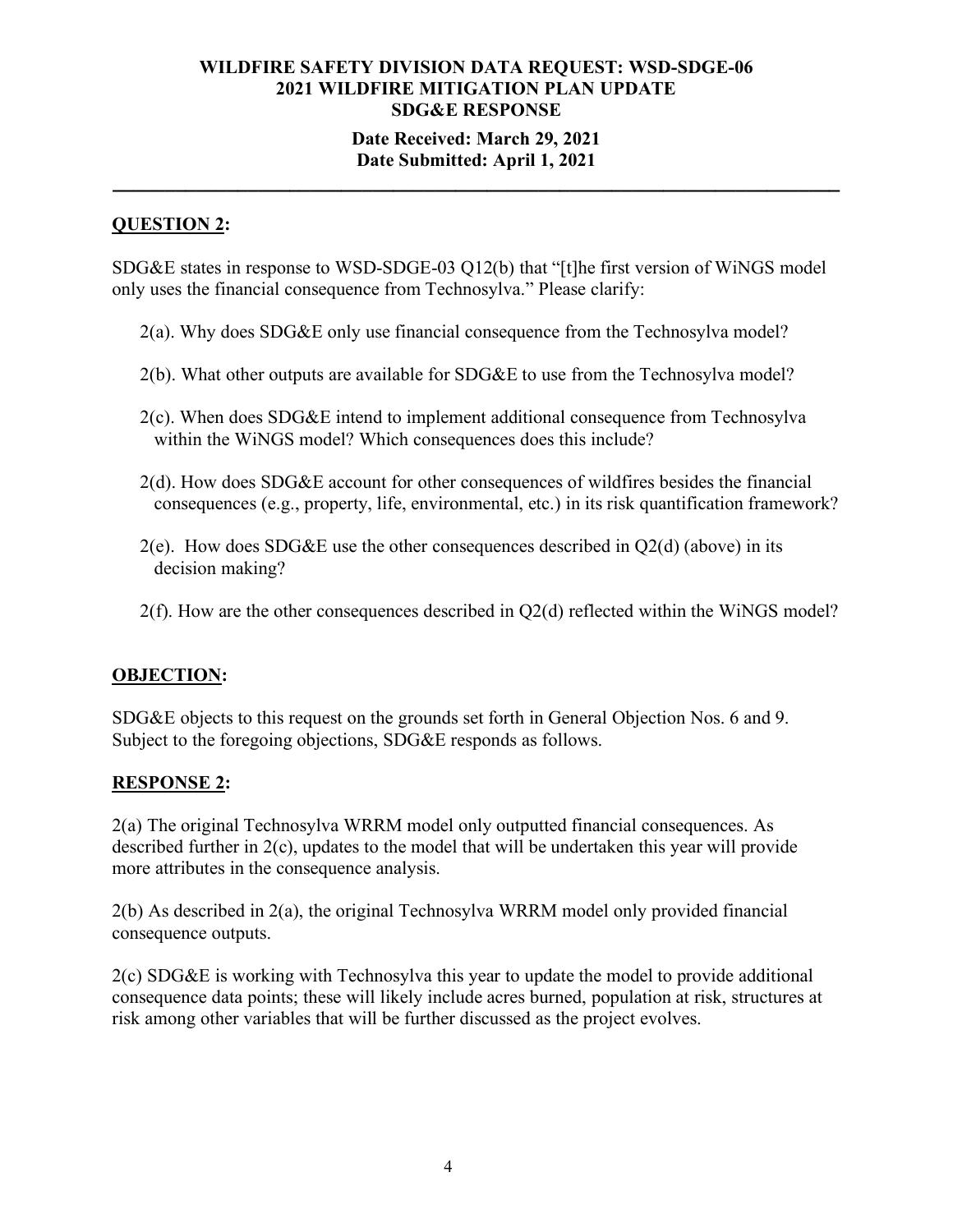# **Date Received: March 29, 2021 Date Submitted: April 1, 2021**

**\_\_\_\_\_\_\_\_\_\_\_\_\_\_\_\_\_\_\_\_\_\_\_\_\_\_\_\_\_\_\_\_\_\_\_\_\_\_\_\_\_\_\_\_\_\_\_\_\_\_\_\_\_\_\_\_\_\_\_\_\_\_\_\_\_\_\_\_\_\_**

2(d) SDG&E's risk quantification framework (RQF) includes the attributes of safety, reliability, financial, and stakeholder satisfaction. The WiNGS model addresses each of these attributes. The values used for the safety, reliability, and stakeholder satisfaction attributes are based on the financial values from the WRRM. The logic for using the financial attribute is because the financial value in the WRRM output specifically measures aspects of structures being destroyed. The logic follows that as more structures are destroyed there will also be an increase in the consequences of safety, reliability, and stakeholder satisfaction. Future versions of WiNGS will include improved modeling for each RQF attribute.

2(e) SDG&E's wildfire risk evaluation considers all the attributes in SDG&E's RQF as described above in the Response to  $2(d)$ . The ROF allows SDG&E to create a risk score which is then used to estimate RSEs, which are then used to inform decision-making.

2(f) SDG&E's wildfire risk evaluation considers all the attributes in SDG&E's RQF as described above in the Response to 2(d). Consequences from both wildfire risk and PSPS risk for each segment are evaluated. In the WiNGS model, each segments' RQF attributes are estimated and displayed for inquiry. The RQF is then used to compile an "inherent" risk score which considers both the wildfire and PSPS aspects of risk. Inherent risk can be thought of as the existing risk with current assets and current operating protocols in place. Next, WiNGS considers various mitigations for each segment, and a new set of consequences are estimated, resulting in a postmitigation risk score. With that data available, various analysis can be performed including the estimation of RSE scores per segment per mitigation.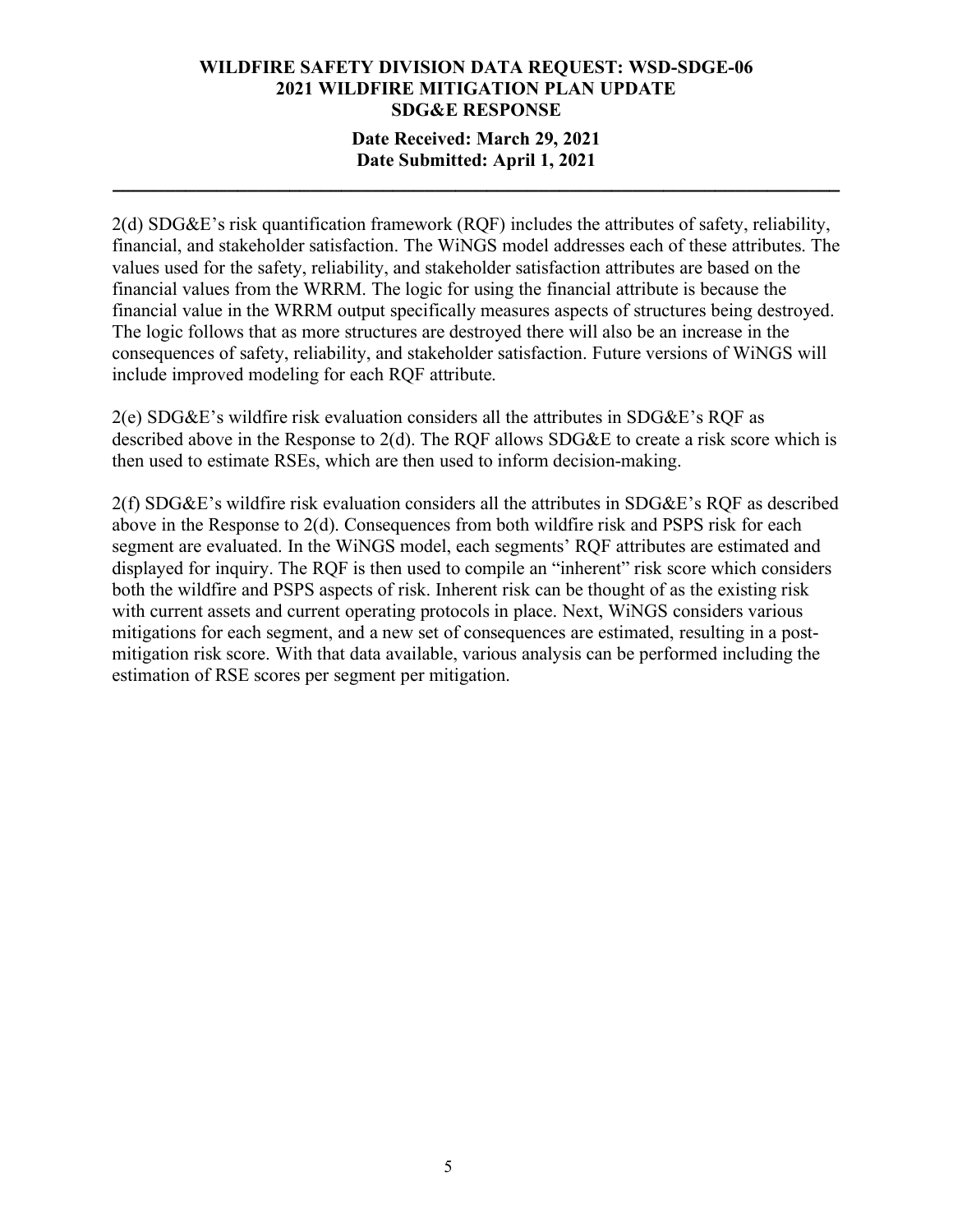### **Date Received: March 29, 2021 Date Submitted: April 1, 2021**

**\_\_\_\_\_\_\_\_\_\_\_\_\_\_\_\_\_\_\_\_\_\_\_\_\_\_\_\_\_\_\_\_\_\_\_\_\_\_\_\_\_\_\_\_\_\_\_\_\_\_\_\_\_\_\_\_\_\_\_\_\_\_\_\_\_\_\_\_\_\_**

### **QUESTION 3:**

In SDG&E's presentation at the 2/22/21 workshop and in follow-up conversations, SDG&E indicated that its WiNGS model builds on its WRRM model. Specifically, SDG&E stated that the WRRM asset risk analysis is integrated into WiNGS' segment risk analysis. Please explain specifically what aspects of the WRRM model are integrated into the WiNGS model, including, but not limited to, the following questions:

3(a). What specific outputs from the WRRM model are integrated into the WiNGS model?

3(b). How are the outputs from the WRRM model used in the WiNGS model?

3(c). At the 2/22/21 workshop, SDG&E indicated that the WiNGS model uses the WRRM model consequences at every pole/asset and aggregates that data for circuit segments. Are the WRRM model consequences at every pole determined by the Technosylva consequence model? If not, how does the WRRM model determine consequence at each pole/asset?

- 3(d). Does the WiNGS model use the WRRM's probability of ignitions models or probability of ignitions models' outputs in any way?
	- 3(d)i. If so, describe how.
	- 3(d)ii. If not, describe how the WiNGS model assesses the probability of ignition, including all inputs and assumptions, for:

3(d)ii.1. Vegetation-related ignitions

3(d)ii.2. Equipment-related ignitions

### **OBJECTION:**

SDG&E objects to this request on the grounds set forth in General Objection Nos. 6 and 9. Subject to the foregoing objections, SDG&E responds as follows.